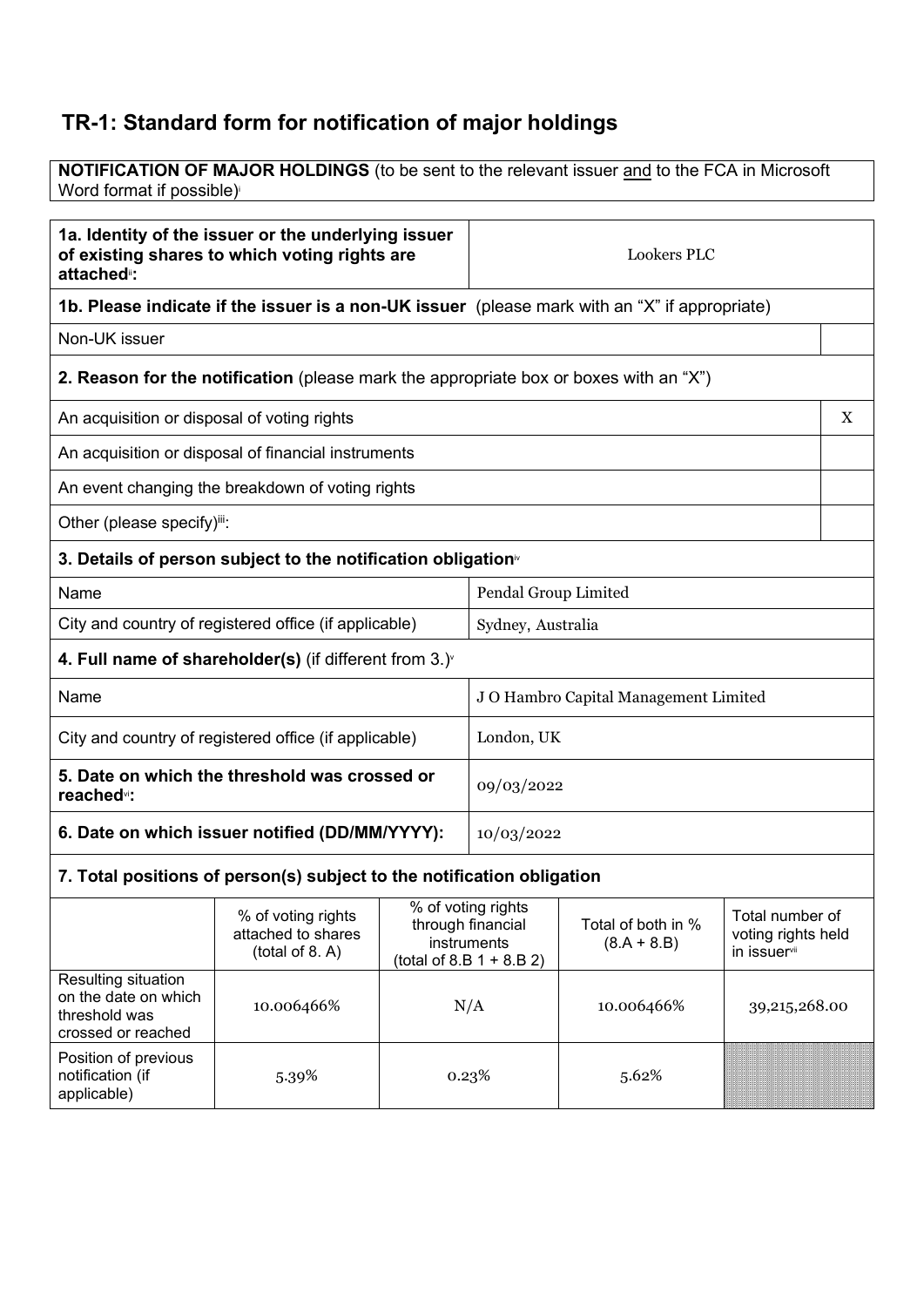| 8. Notified details of the resulting situation on the date on which the threshold was crossed or reached in |                           |                 |                    |                 |
|-------------------------------------------------------------------------------------------------------------|---------------------------|-----------------|--------------------|-----------------|
| A: Voting rights attached to shares                                                                         |                           |                 |                    |                 |
| Class/type of                                                                                               | Number of voting rightsix |                 | % of voting rights |                 |
| shares                                                                                                      | <b>Direct</b>             | <b>Indirect</b> | <b>Direct</b>      | <b>Indirect</b> |
| ISIN code (if possible)                                                                                     | (DTR5.1)                  | (DTR5.2.1)      | (DTR5.1)           | (DTR5.2.1)      |
| GBooB17MMZ46                                                                                                |                           | 39,215,268.00   |                    | 10.006466%      |
|                                                                                                             |                           |                 |                    |                 |
| <b>SUBTOTAL 8. A</b>                                                                                        | 39,215,268.00             |                 | 10.006466%         |                 |

|                                 |                                        | B 1: Financial Instruments according to DTR5.3.1R (1) (a) |                                                                                                        |                    |
|---------------------------------|----------------------------------------|-----------------------------------------------------------|--------------------------------------------------------------------------------------------------------|--------------------|
| Type of financial<br>instrument | <b>Expiration</b><br>date <sup>x</sup> | Exercise/<br><b>Conversion Periodxi</b>                   | <b>Number of voting rights</b><br>that may be acquired if<br>the instrument is<br>exercised/converted. | % of voting rights |
|                                 |                                        |                                                           |                                                                                                        |                    |
|                                 |                                        | <b>SUBTOTAL 8. B 1</b>                                    |                                                                                                        |                    |

|                                    |                                      |                                                               | B 2: Financial Instruments with similar economic effect according to DTR5.3.1R (1) (b) |                            |                    |
|------------------------------------|--------------------------------------|---------------------------------------------------------------|----------------------------------------------------------------------------------------|----------------------------|--------------------|
| Type of<br>financial<br>instrument | <b>Expiration</b><br>$date^{\times}$ | Exercise/<br><b>Conversion</b><br><b>Period</b> <sup>xi</sup> | <b>Physical or</b><br>cash<br>settlement <sup>x⊪</sup>                                 | Number of<br>voting rights | % of voting rights |
|                                    |                                      |                                                               |                                                                                        |                            |                    |
|                                    |                                      |                                                               | <b>SUBTOTAL</b><br>8.B.2                                                               |                            |                    |